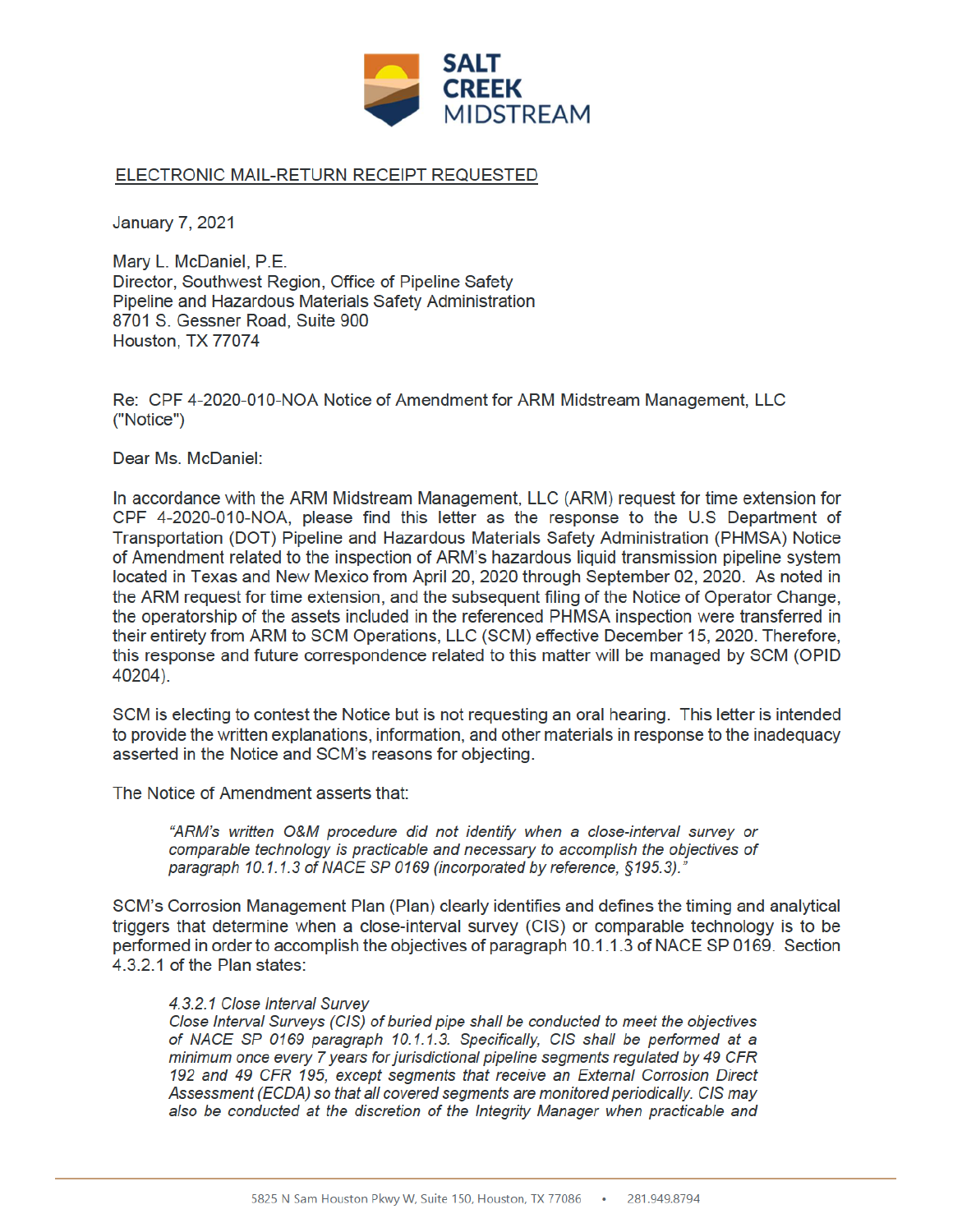

 determined necessary by sound engineering practice during the following circumstances:

- Annually for non-piggable pipeline segments to assess the effectiveness of the CP system
- After energization of a Cathodic Protection rectifier on covered segments in which test station readings are not utilized to 1) obtain baseline native potential operating data and 2) identify locations likely to be adversely affected by new pipeline crossing or AC power line construction, stray currents, or significant changes to environmental conditions
- Incident investigations for Loss of Primary Containment events caused by corrosion
- During annual surveys at test station with failed criteria (150 feet in either direction when practicable)
- Following an ILI run in which Corrosion Growth Rates increased by > 20 Mils Per Year with no explanation to locate areas of inadequate protection levels

 It is SCM's position that performing close-interval surveys or comparable technology in accordance with the Plan meets the objectives of paragraph 10.1.1.3 of NACE SP 0169 and is therefore in compliance with §195.573. The Plan, as written, meets or exceeds the NACE expectations to determine the effectiveness of the cathodic protection system, provide base line operating data, locate areas of inadequate protection levels, identify locations likely to be adversely affected by construction, stray currents, or other unusual environmental conditions, and identify areas to be monitored periodically.

 To further elaborate on the context in which the Plan is applied, it should be noted that SCM follows additional internal standards, specifications, and procedures that provide multiple layers of control and conservatism to ensure that the Cathodic Protection (CP) systems are effective, including:

- Coating selection, application, and inspection
- Test lead spacing
- Design and installation guidance for external corrosion control systems
- Design and installation guidance for insulting kits
- In-Line Inspection (ILI) of segments that could affect High Consequence Areas (HCAs) at a minimum of 5-year intervals, and ILI of segments that do not affect HCAs at a minimum of 10-year intervals

 It is in the interest of SCM to rigorously apply all such measures in order to ensure the integrity of the pipeline system, including SCM's commitment to design, construct and operate the system in accordance with all requirements of the PHMSA regulations.

The Notice of Amendment requires:

 "ARM must amend its written procedure to include no more than two years after a cathodic protection system is installed, the close-interval survey or comparable technology is used to determine the effectiveness of the cathodic protection system; provide base line operating data; locate areas of inadequate protection levels, and identify areas to be monitored periodically."